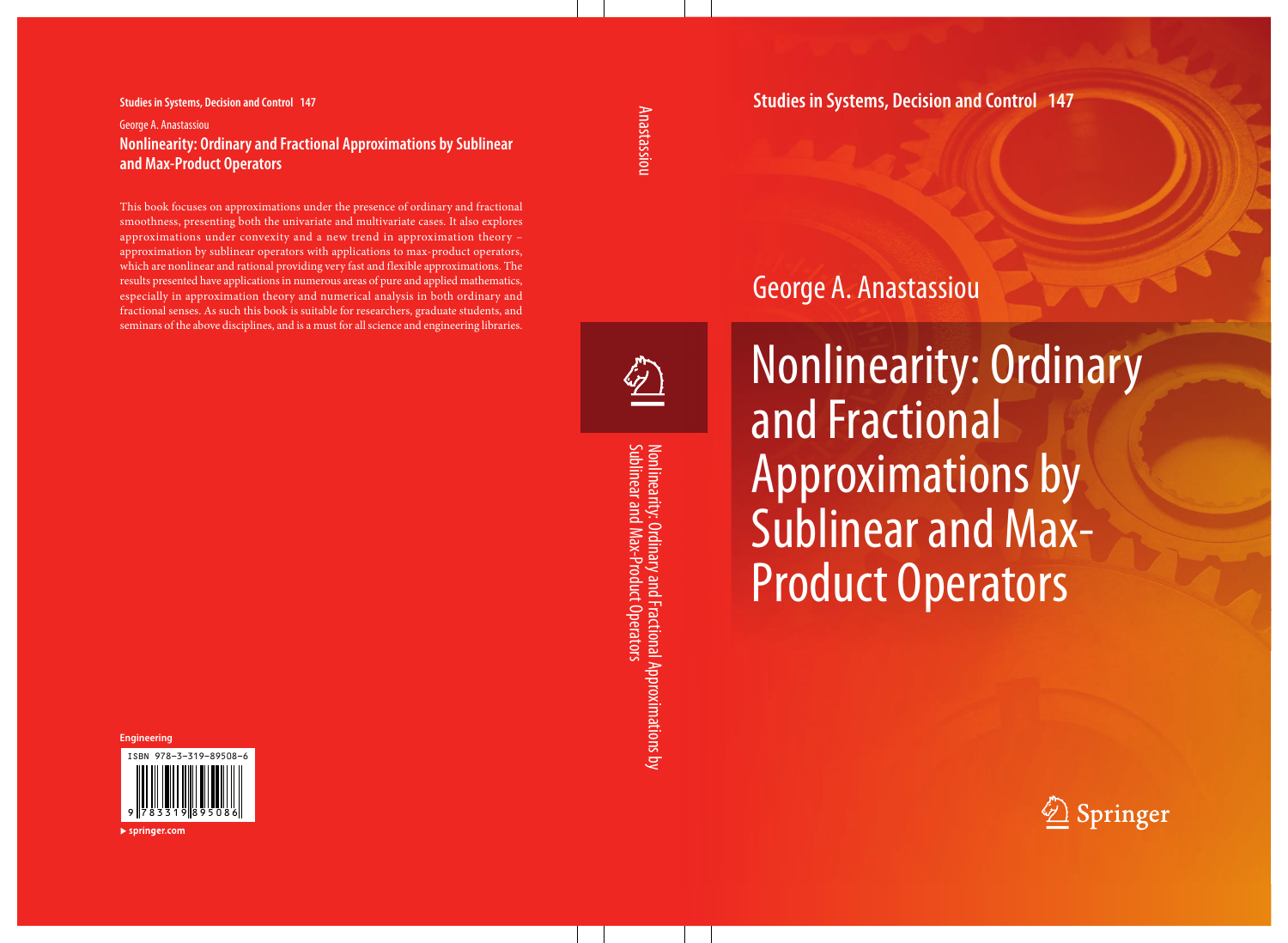#### SPRINGER

[Engineering](http://www.springer.com/engineering?SGWID=0-175-0-0-0) [Computational](http://www.springer.com/engineering/computational+intelligence+and+complexity?SGWID=0-188-0-0-0) Intelligence and Complexity

Studies [in Systems, Decision](https://www.springer.com/series/13304) and Control



© 2018

# Nonlinearity: Ordinary and Fractional Approximations by Sublinear and Max-Product Operators

#### Authors: **Anastassiou**, George A.

• Focuses on approximations under the presence of ordinary and fractional smoothness

#### [see more](https://www.springer.com/gp/book/9783319895086) benefits

#### • [About](https://www.springer.com/gp/book/9783319895086#aboutBook) this book

This book focuses on approximations under the presence of ordinary and fractional smoothness, presenting both the univariate and multivariate cases. It also explores approximations under convexity and a new trend in approximation theory – approximation by sublinear operators with applications to max-product operators, which are nonlinear and rational providing very fast and flexible approximations. The results presented have applications in numerous areas of pure and applied mathematics, especially in approximation theory and numerical analysis in both ordinary and fractional senses. As such this book is suitable for researchers, graduate students, and seminars of the above disciplines, and is a must for all science and engineering libraries.

[Show](https://www.springer.com/gp/book/9783319895086) all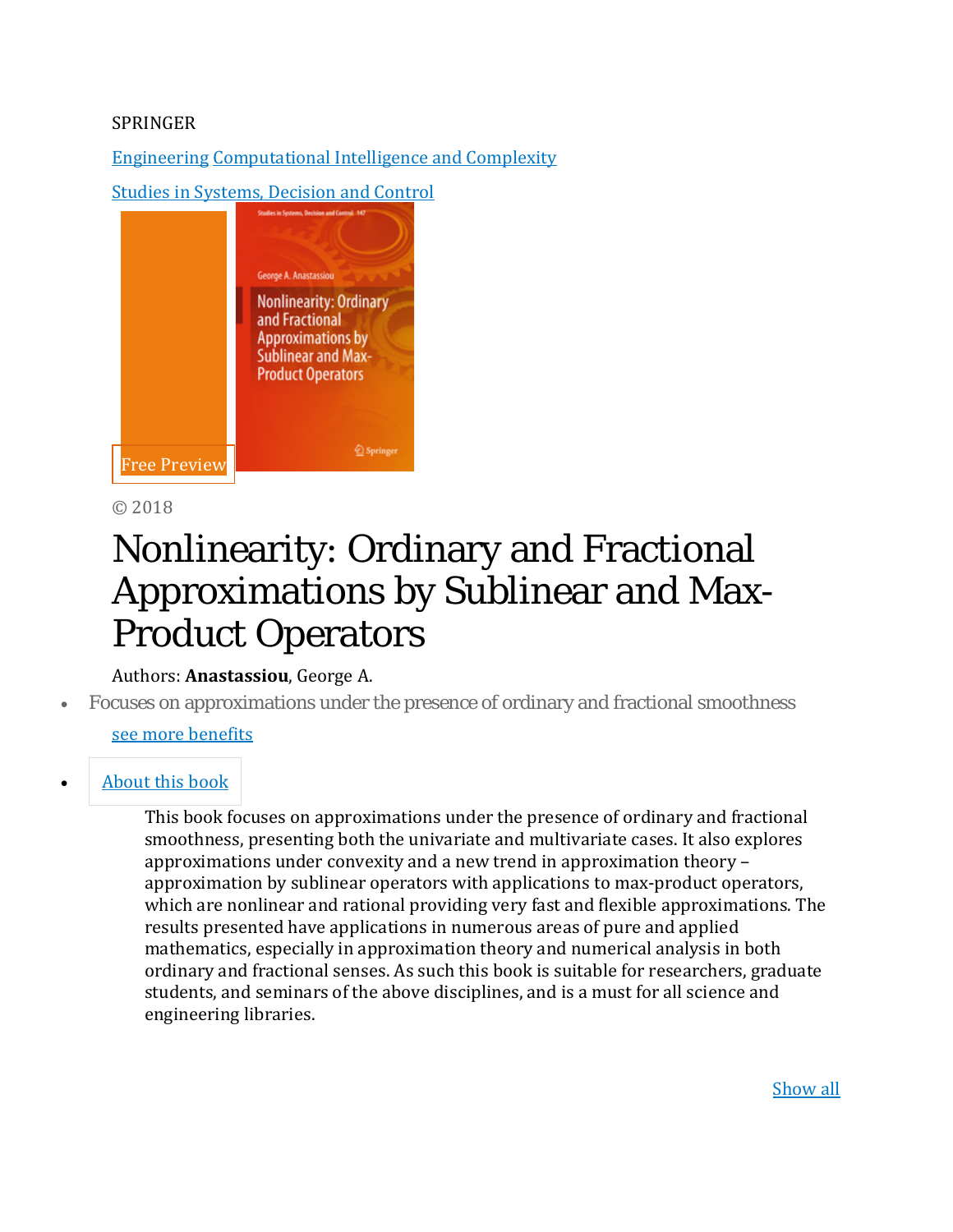## Table of contents (12 chapters)

| <b>Approximation by Positive Sublinear Operators</b><br>Anastassiou, George A.                                               |               |
|------------------------------------------------------------------------------------------------------------------------------|---------------|
| <u>Preview Buy Chapter</u> 30,19 €                                                                                           | Pages 1-17    |
| <b>High Order Approximation by Max-Product Operators</b><br>Anastassiou, George A.                                           |               |
| <b>Conformable Fractional Approximations Using Max-Product Operators</b>                                                     | Pages 19-42   |
| Anastassiou, George A.                                                                                                       | Pages 43-66   |
| <b>Caputo Fractional Approximation Using Positive Sublinear Operators</b><br>Anastassiou, George A.                          |               |
| <b>Canavati Fractional Approximations Using Max-Product Operators</b><br>Anastassiou, George A.                              | Pages 67-94   |
| <b>Iterated Fractional Approximations Using Max-Product Operators</b>                                                        | Pages 95-118  |
| Anastassiou, George A.                                                                                                       | Pages 119-149 |
| Mixed Conformable Fractional Approximation Using Positive Sublinear Operators<br>Anastassiou, George A.                      |               |
| Approximation of Fuzzy Numbers Using Max-Product Operators<br>Anastassiou, George A.                                         | Pages 151-177 |
| Pages 179-187<br>High Order Approximation by Multivariate Sublinear and Max-Product Operators<br>Anastassiou, George A.      |               |
| High Order Approximation by Sublinear and Max-Product Operators Using                                                        | Pages 189-227 |
| <b>Convexity</b><br>Anastassiou, George A.                                                                                   |               |
| High Order Conformable Fractional Approximation by Max-Product Operators Using<br><b>Convexity</b><br>Anastassiou, George A. | Pages 229-241 |
|                                                                                                                              | Pages 243-264 |
| High Order Approximation by Multivariate Sublinear and Max-Product Operators<br><b>Under Convexity</b>                       |               |
| Anastassiou, George A.                                                                                                       | Pages 265-293 |